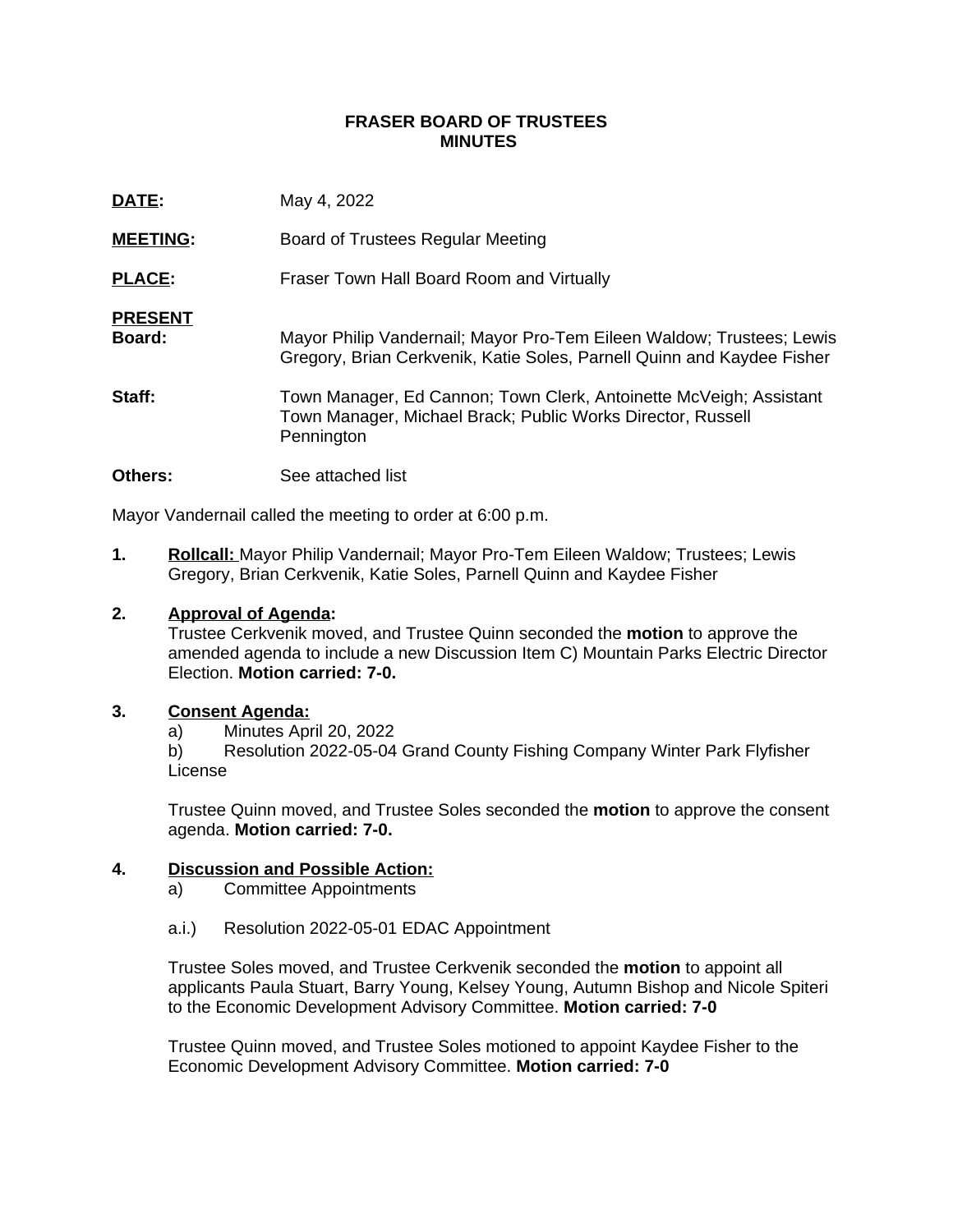# [Resolution 2022-05-02 PAC Appointment](https://www.frasercolorado.com/AgendaCenter/ViewFile/Item/4107?fileID=3650)

Trustee Soles moved, and Trustee Cerkvenik seconded the **motion** to appoint all applicants, Steve Fitzgerald, Eric Vandernail, Callie McDermott, Cynthis McCoy, Jerilyn Suster and Kerry Crandell to the Public Arts Committee. **Motion carried: 7-0**

## [Resolution 2022-05-03 WWC Appointment](https://www.frasercolorado.com/AgendaCenter/ViewFile/Item/4107?fileID=3651)

Trustee Soles moved, and Trustee Fisher seconded the **motion** to appoint all applicants Bob Wolf, Dennis Soles and Ron Anderson to the Water Wastewater Advisory Committee. **Motion carried: 5-2,** Nay Mayor Vandernail and Trustee Quinn.

b) Resolution 2022-05-05 Planning Commission Appointment

Trustee Quinn moved, and Trustee Cerkvenik seconded the **motion** to appoint Trustee Katie Soles as Ex-Officio Trustee of the Planning Commission. **Motion carried: 7-0.**

c) Mountain Parks Board of Directors Election for District 2

The Board motioned to appoint Richard Zieff as there vote to the Mountain Parks Board of Directors, Election for District 2. Ya Trustees Quinn, Cerkvenik, Fisher, Gregory and Waldow. Trustee Soles and Mayor Vandernail voted for Cray Healy. The vote went to Richard Zieff.

d) Deputy Clerk Position

Trustee Soles moved, and Trustee Gregory seconded the **motion** to approve the Deputy Clerk position. **Motion carried: 7-0.**

e) Fraser River Valley Regional Housing Partnership Appointment

The Board approved publication of the provided application for the Fraser River Valley Regional Housing Partnership Appointment

f) Northwest Colorado Council of Governments Appointment

Trustee Soles moved, and Trustee Waldow seconded the **motion** to appoint Lewis Gregory to the Northwest Colorado Council of Governments Appointment. **Motion carried: 7-0.**

g) Human Resources

The Finance Director Rob Clemens presented Bamboo HR that the town uses for payroll, onboarding, offboarding among other potential functions. He also updates the contract with Employers Council and their available services. The Bord would like to have an executive session at the next board meeting to discuss personnel matters.

h) Thank You to The Election Judges

The Board thanked the 2022 Municipal Election Judges Bette Jo Courville, Sue Fields and Wendy Mielke.